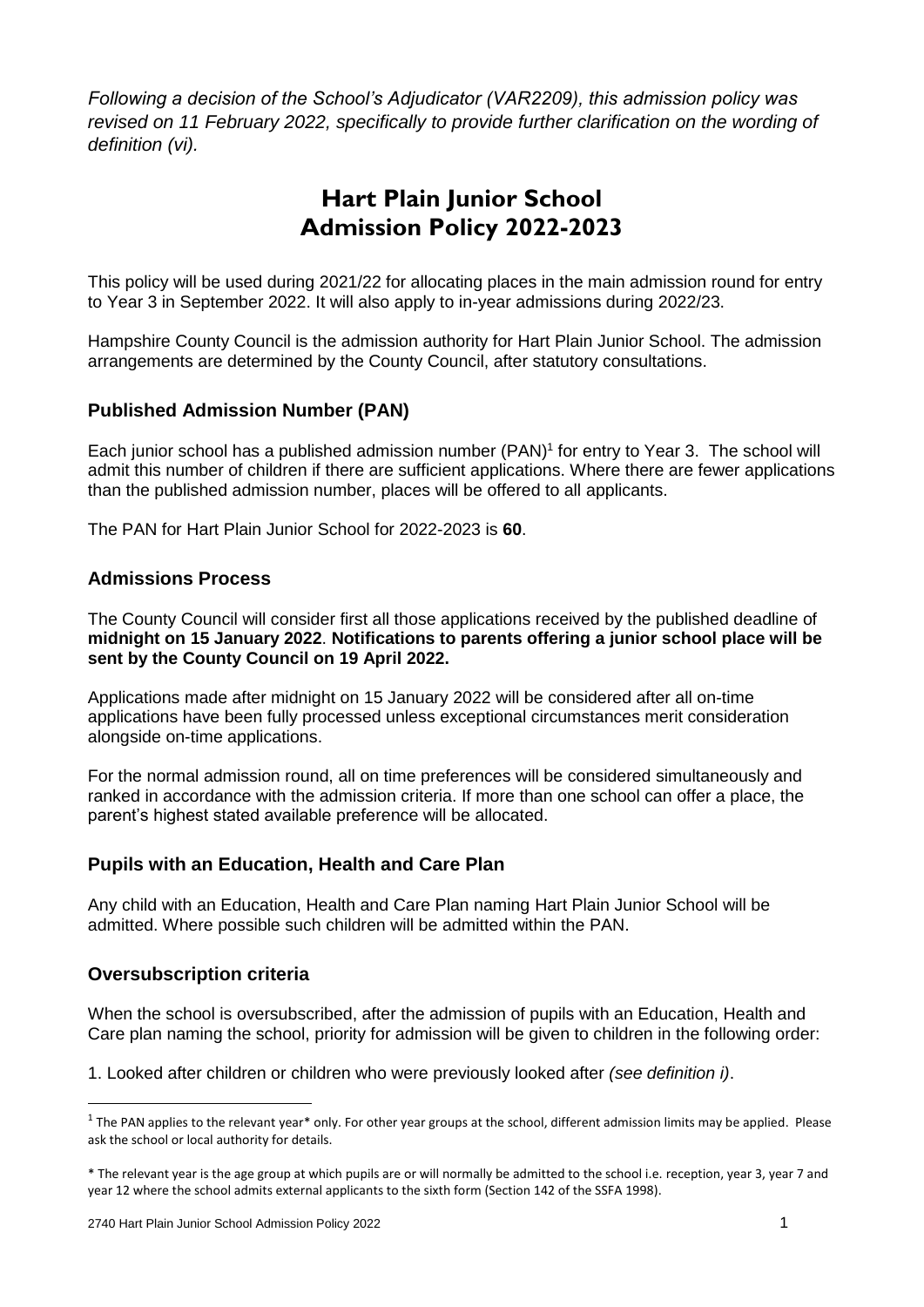2. (For applications in the normal admission round only) Children or families with an exceptional medical and/or social need *(see definition ii)*. Supporting evidence from a professional is required such as a doctor and/or consultant for medical needs or a social worker, health visitor, housing officer, the police or probation officer for social needs. This evidence must confirm the child or family's medical or social need and why that need(s) makes it essential that the child attends Hart Plain Junior School rather than any other. If evidence is not submitted by the application deadline, the medical and/or social need cannot be considered.

3. Children of staff *(see definition iii)* who have, (1) been employed at Hart Plain Junior School for two or more years at the time at which the application for admission to the school is made, or (2) have been recruited to fill a vacant post for which there is a demonstrable skill shortage.

4. Children living **in** the catchment area *(see definition iv)* of Hart Plain Junior School who at the time of application have a sibling *(see definition v)* on the roll of Hart Plain Junior School or the linked infant school, Hart Plain Infant School, who will still be on roll at the time of admission. [See 7 for additional children who may be considered under this criterion.]

5. Children living **out** of the catchment who were allocated a place at the linked infant school, Hart Plain Infant School, in the normal admission round in a previous year because the child was displaced *(see definition vi)* from the catchment school for their address, and they remain living in the catchment area.

6. Other children living **in** the catchment area of Hart Plain Junior School.

7. Children living **out** of the catchment area who at the time of application have a sibling *(see definition v)* on the roll of Hart Plain Junior School or the linked infant school, Hart Plain Infant School, who will still be on roll at the time of admission. [Where a sibling was allocated a place at Hart Plain Junior School or Hart Plain Infant School in the normal admission round in a previous year because the child was displaced *(see definition vi)* from the catchment school for their address, the application will be considered under 4, above, subject to the siblings still living in the catchment area for the school from which they were displaced. In future normal admissions rounds a younger sibling will be considered to have been displaced where they were allocated a place at Hart Plain Junior School or Hart Plain Infant School under this criterion as a consequence of their elder sibling's displacement and are still living in the catchment area for the school from which they were displaced].

8. Children living **out** of the catchment area who at the time of application are on the roll of the linked infant school, Hart Plain Infant School.

9. Other children.

#### *Definitions*

(i) Looked after children are defined as those who are (a) in the care of a local authority, or (b) being provided with accommodation by a local authority in the exercise of their social services functions (see the definition in section 22(1) of the Children Act 1989). Previously looked after children are those who were looked after but immediately after being looked after became subject to an adoption order, child arrangements order, or special guardianship order. An adoption order is an order under section 46 of the Adoption and Children Act 2002 or section 12 of the Adoption Act 1976. Child arrangements orders are defined in section 8 of the Children Act 1989, as amended by section 12 of the Children and Families Act 2014. Child arrangements orders replace residence orders and any residence order in force prior to 22 April 2014 is deemed to be a child arrangements order. Section 14A of the Children Act 1989 defines a 'special guardianship order' as an order appointing one or more individuals to be a child's special guardian (or special guardians). Previously looked after children also includes those who appear (to the admission authority) to have been in state care outside of England and ceased to be in state care as a result of being adopted. A child is regarded as having been in state care outside of England if they were in the care of or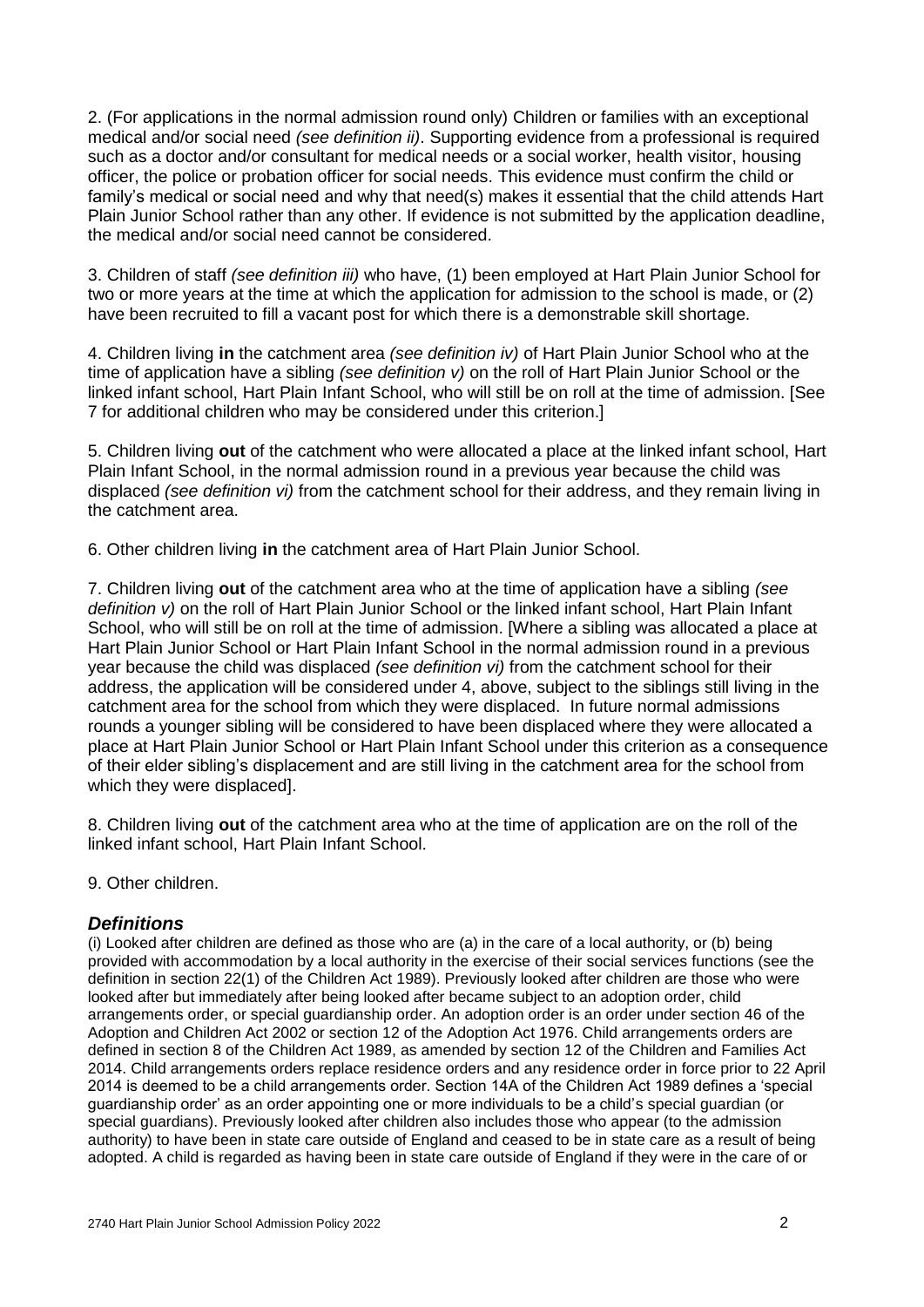were accommodated by a public authority, a religious organisation, or any other provider of care whose sole or main purpose is to benefit society.

(ii) Applicants will only be considered under this criterion if on the application form (online or paper) they have ticked the appropriate box explicitly indicating that they wish for their application to be considered under medical / social need. 'Medical need' does not include mild medical conditions, such as asthma or allergies. 'Social need' does not include a parent's wish that a child attends the school because of a child's aptitude or ability or because their friends attend the school or because of routine childminding arrangements. Priority will be given to those children whose evidence establishes that they have a demonstrable and significant need to attend a particular school. Equally this priority will apply to children whose evidence establishes that a family member's physical or mental health or social needs mean that they have a demonstrable and significant need to attend a particular school. Evidence must confirm the circumstances of the case and must set out why the child should attend a particular school and why no other school could meet the child's needs. Providing evidence does not guarantee that a child will be given priority at a particular school and in each case a decision will be made based on the merits of the case and whether the evidence demonstrates that a placement should be made at one particular school above any other.

(iii) 'Staff' includes all those on the payroll of the school who (specific to clause (1)) have been an employee continuously for two years at the time of application. 'Children of staff' refers to situations where the staff member is the natural parent, the legal guardian or a resident step parent.

(iv) A map of the school's catchment area can be viewed on the school's details page on the Hampshire County Council website [www.hants.gov.uk/educationandlearning/findaschool.](http://www.hants.gov.uk/educationandlearning/findaschool)

(v) 'Sibling' refers to brother or sister, half brother or half sister, adoptive brother or adoptive sister, foster brother or foster sister, step brother or step sister living as one family unit at the same address. It will also be applied to situations where a full, half or adopted brother or sister are living at separate addresses. Criteria 4 and 7 include children who at the time of application have a sibling for whom the offer of a place at Hart Plain Junior School or the linked infant school, Hart Plain Infant School, has been accepted, even if the sibling is not yet attending.

(vi) 'Displaced' refers to a child who was refused a place at the catchment school in the normal admissions round having named it in the application and was not offered a higher named preference school. To identify the child's catchment school please use [https://maps.hants.gov.uk/SchoolCatchmentAreaFinder.](https://maps.hants.gov.uk/SchoolCatchmentAreaFinder/) Note that some addresses are in catchment for more than one school and in this case, 'displaced' refers to a child who was refused a place at any of their catchment schools.

# **Tie-breaker**

If the school is oversubscribed from within any of the above categories, straight line distance will be used to prioritise applications; applicants living nearer the school have priority. Distances will be measured from the Ordnance Survey home address point to the school address point using Hampshire County Council's Geographic Information Systems (GIS). Distances to multiple dwellings will give priority to the ground floor over the first floor and so on. On individual floors, distances will be measured to the stairs leading to the communal entrance. Where two or more applicants are equidistant, random allocation will be used to allocate the place. An explanation of the random allocation procedure is available on the County website.

# **Additional Information**

#### **Permanent Residence**

The child's permanent residence is where they live, normally including weekends and during school holidays as well as during the week, and should be used for the application. The permanent address of children who spend part of their week with one parent and part with the other, at different addresses, will be the address at which they spend most of their time.

# **Multiple births**